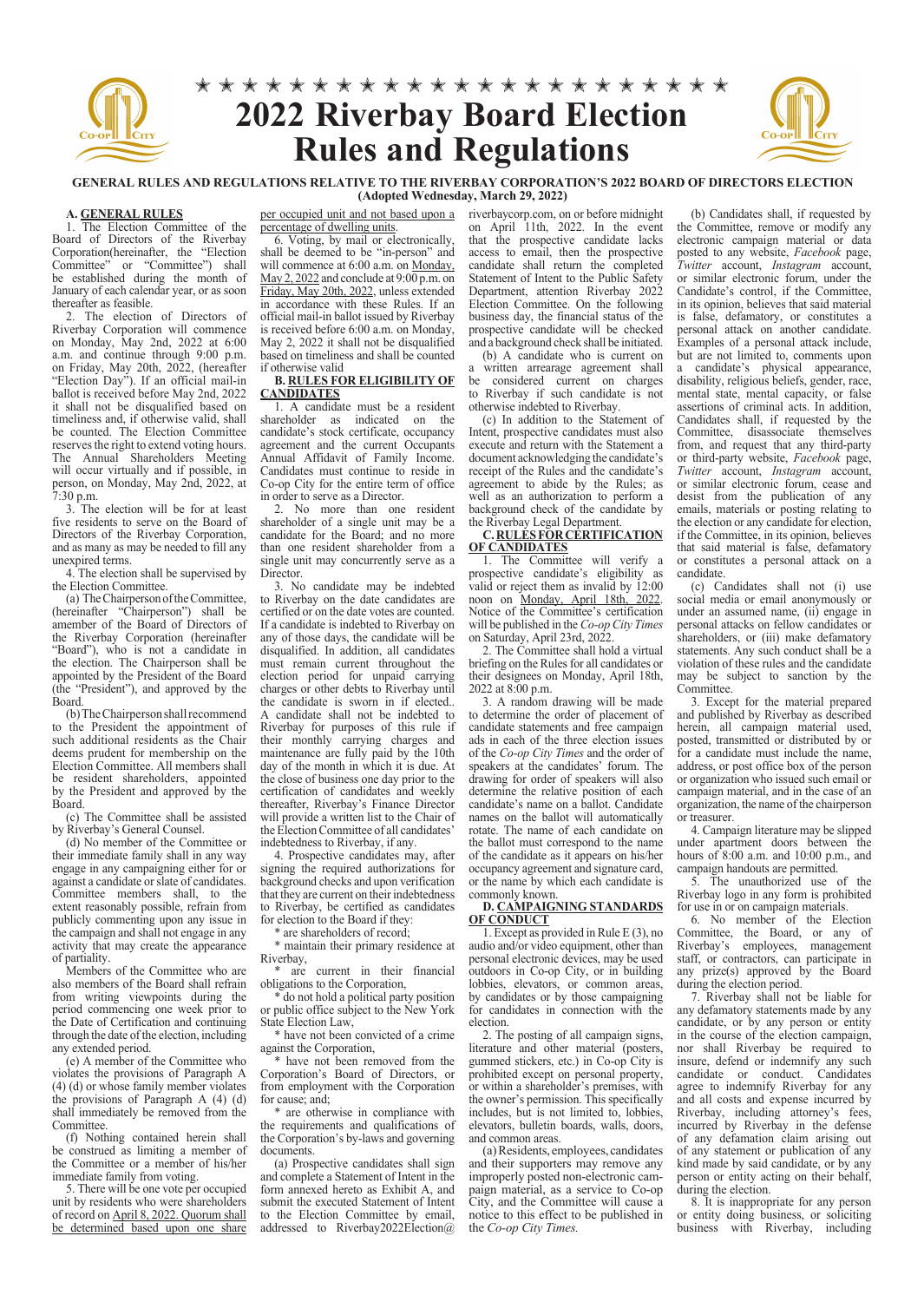

## **2022 Riverbay Board Election Rules and Regulations** 00000000000000000000000



#### **(Continued from previous page)**

present or prospective managing agents, contractors, vendors, professionals, unions, their employees, commercial tenants, or persons having a direct or indirect interest in such companies, to make campaign contributions or pay campaign expenses, whether in cash or in-kind, of persons running for the Board. Directors of a corporation act in a fiduciary capacity with respect to the corporation and are required to place the corporation's interest above their personal interests. Accepting campaign contributions from parties who contract with the corporation creates at least an appearance of a conflict of interest and, in most circumstances, an actual conflict as well. Any candidate who knowingly accepts campaign contributions or payment of campaign expenses, direct or indirect, in cash or in-kind from any person or entity doing business or soliciting business from Riverbay, including but not limited to the managing agent, or any vendor, union, commercial tenant, professional or contractor, their employees, or persons having a direct or indirect interest in such companies, will be disqualified.

#### **E. USE OF CO-OP CITY FACILITIES FOR CAMPAIGN ACTIVITIES**

1. There shall be three official candidates' forums conducted in person, if possible, and virtually. One forum shall take place on Wednesday, April 27, 2022 at 7:30 p.m. in the Dreiser Auditorium. The second forum shall take place on Saturday, April 30th, 2022 at 3:00 p.m. in the Einstein Auditorium. The third forum shall take place on Wednesday, May 4th, 2022 at 7:30 p.m in Room 31 at Bartow.

(a) The Committee shall televise the forums over Riverbay's public access channel and broadcast them on the web using Riverbay's *Webex* account. The transmission by Riverbay of any statement made by any person at the forum shall not be an endorsement of any such comment or statement by Riverbay and Riverbay shall not be responsible for, nor shall it indemnify, any person or candidate who makes any false or defamatory statement.

(b) All certified candidates will be invited to participate in the forums in accordance with the rules and procedures established by the Committee. If a candidate cannot participate in the forum, and the candidate provides the Chairperson with the reason for nonparticipation, the Chairperson, with the permission of the candidate, may take such reasonable accommodations as may be required to enable the candidate to participate, or alternatively, announce the reason why the candidate cannot participate to the audience.

(c) The Committee shall establish rules and procedures for the civil conduct of all forums, including the establishment of time limits for questions and answers, the limiting of participation, the editing of statements, and the muting, either visual or auditory, or both, of individuals, including candidates, who, in the opinion of the Chairperson, are disruptive to the orderly conduct of the virtual forum or who engages in personal or malicious attacks, or who makes defamatory

#### statements.

2. The use of any outdoor space owned by Riverbay for public gatherings related to the election is prohibited.

3. No candidate or organization may use the facilities or public meeting areas, community rooms, lobbies, hallways, mail rooms, building association rooms, or similar areas of the Riverbay Corporation for gatherings of more than ten (10) individuals at one time, or for campaign rallies or activities, except as provided herein. Any such gatherings must comply with NYS DOH and CDC Guidelines as well as Riverbay's face covering requirements.

4. At no cost, Riverbay will publish pictures of each candidate and up to three (3) different narrative statements or articles by each candidate in successive print and electronic issues of the *Co-op City Times* beginning with the Saturday, April 23rd, 2022 issue. The Editor shall set the deadlines and technical standards for these submissions. All candidates' articles will be reviewed by the Committee prior to publication. The Committee reserves the right to delete any material which in its exclusive opinion contains libelous statements, personal attacks, or material misstatement of fact.

(a) In conjunction with the statements described herein, Riverbay will also publish at no charge a ¼-page campaign ad by each candidate in successive print and electronic issues of the *Co-op City Times* beginning with the Saturday, April 23rd, 2022 issue. The same ad will be used in each of the issues and will appear opposite each candidate's article for that week. The Editor shall set the deadlines and technical standards for these submissions. All ad copy will be reviewed by the Committee prior to publication. The Committee reserves the right not to publish, or to delete any material, which in its opinion constitutes a libelous statement, personal attack, or material misstatement of fact.

(b) Starting on the day candidates are certified and continuing during the period of the campaign, Board members who are not running for election shall be free to write viewpoints of a "nonpolitical" nature, except that a Board member may endorse candidates in one viewpoint only. It shall not be deemed to be "political" for a non-candidate Board member to describe the activities and achievements of the Board as a whole, including the activities of any incumbent candidates. In the event Board members wish to publish a joint viewpoint, they may do so, but only if the viewpoint has been unanimously approved by the full Board.

(c) Management shall not endorse any candidate or slate of candidates. However, information of a non-political nature, for example, relating to the operation, management, finances or maintenance of the property, or to an emergency may be published by Management during this period of time.

(d) In the event that an article appears in a print or electronic publication other than the Riverbay sponsored publication, which is currently titled the *"Co-op City Times,"* in which the actions of the Board as a whole, or of an individual Board member are challenged, the Board, or the individual Board member who is challenged, shall have the right to

respond in the *Co-op City Times* to such challenge, without regard to whether the Board member is a candidate in the election and without regard to the political nature of the comment. Any such response shall be limited to the subject matter of the challenge.

(e) Similarly, a candidate who is not a Board member may respond to a challenge directed at the conduct or action(s) of that individual candidate.

5. Campaign ads other than those provided by Riverbay may be placed in the *Co-op City Times*, subject to Paragraph D (3), but must be paid in full by money order or certified check at least 48 hours before the normal deadline of an issue. The Committee will review all paid campaign ads prior to publication and reserves the right to reject any copy which, in its sole judgment, contains libelous statements, personal attacks or material misstatement of fact.

6. (a) The election of directors to the Board is a right of residents of Coop City. Employees living in Co-op City are encouraged to exercise their rights as residents of the community during the election within the scope of this policy. All Riverbay employees are reminded that as employees they have a duty of loyalty to Riverbay and should not engage in any activity that raises the appearance of impropriety. Participation in the electoral process must not interfere with employees' work duties. All employees shall refrain from engaging in any activity that may be construed as an attempt to abuse their positions as employees to influence the outcome of the election. Examples of acts that may be an abuse of an employee position include soliciting donations for candidate(s), distributing campaign material for or against particular candidate(s), or engaging in any other activity that may reasonably be viewed as an abuse of position.

(b) Candidates who encourage, accept, or knowingly benefit from such prohibited participation are subject to disqualification by the Committee.

(c) This policy does not affect employees' right to engage in other concerted activities for the purpose of collective bargaining or other mutual aid or protection, or their right to refrain from any or all such activities.

#### F. BALLOTING AND **CERTIFICATION**

1. Voting will be by mail and by online, electronic ballots. The form and content of the ballot shall be approved by the Election Committee.

2. In accordance with Riverbay's by-laws, only one vote per occupied residential unit, cast by a resident shareholder of record residing in said unit, shall be counted.

3. All ballots, including electronic ballots, must be cast by an eligible, residential shareholder of record, and verified by such means as the Election Committee determines to be reasonable, in its sole discretion.

4. Any eligible, resident shareholder of record residing in an occupied unit may vote, but only one ballot may be cast by a unit, regardless of the number of shareholders of record residing within said unit.

5. Mailing, tabulation, collection, processing, initial counting and preservation of election ballots shall be conducted by an independent, third-party company, selected by the Board pursuant to a written contract, duly approved in accordance with all corporate and regulatory requirements. A copy of any such contract, as well as the name and address of any such independent thirdparty, shall be published in the *Co-op City Times.*

6. One ballot will be mailed by the independent third-party on or about April 28th, 2022 to each residential unit occupied by one or more eligible residential shareholders of record at the address set forth for said shareholder(s) of record on Riverbay's books and records as of April 1st, 2022.

7. In the event that more than one ballot is received from a single unit, only the earliest dated ballot, or the first electronically recorded ballot, shall be counted. All other ballots received from said unit shall be disregarded, but preserved until five (5) days after the period to challenge the election has passed.

8. Unless the voting period is extended or modified by the Board of Directors and/or the Election Committee, any mail-in ballot must be postmarked no later than May 20th, 2022. Any electronic vote must be transmitted and received no later than 9:00 p.m. on May 20th, 2022.

In the event that the voting period is extended or modified by the Election Committee for purposes of obtaining a quorum, the Election Committee may count any valid ballot cast by a shareholder eligible to vote during the modified period, electronically or by mail without regard to the postmarked date.

9. All ballots received, including disqualified ballots, shall be preserved until the time to challenge the election has lapsed.

10. The initial count, as recorded by the third-party independent company, shall be provided to the Election Committee no later than 12:00 p.m. on Wednesday, May 25th, 2022. The initial count shall set forth the total number of ballots cast, the total number of votes received by each candidate, the total number of votes cast for each candidate by building, the number of votes disqualified and the basis therefore, and the total number of ballots required for a quorum.

11. The Election Committee shall, in a virtual meeting to be broadcast by *Webex* and on Riverbay's public access TV Channel at 7:00 p.m. on Wednesday, May 25th, 2022, review and certify the final count of the election ballots.

12. Upon completion of the count, the Committee shall certify to the Board that a quorum has been obtained, the total number of votes cast, the total number of votes disqualified, the total number of votes cast for each candidate, and the names of the candidates who have been elected, as follows:

(a) The five candidates who have received the highest number of votes will be certified to the Board as having